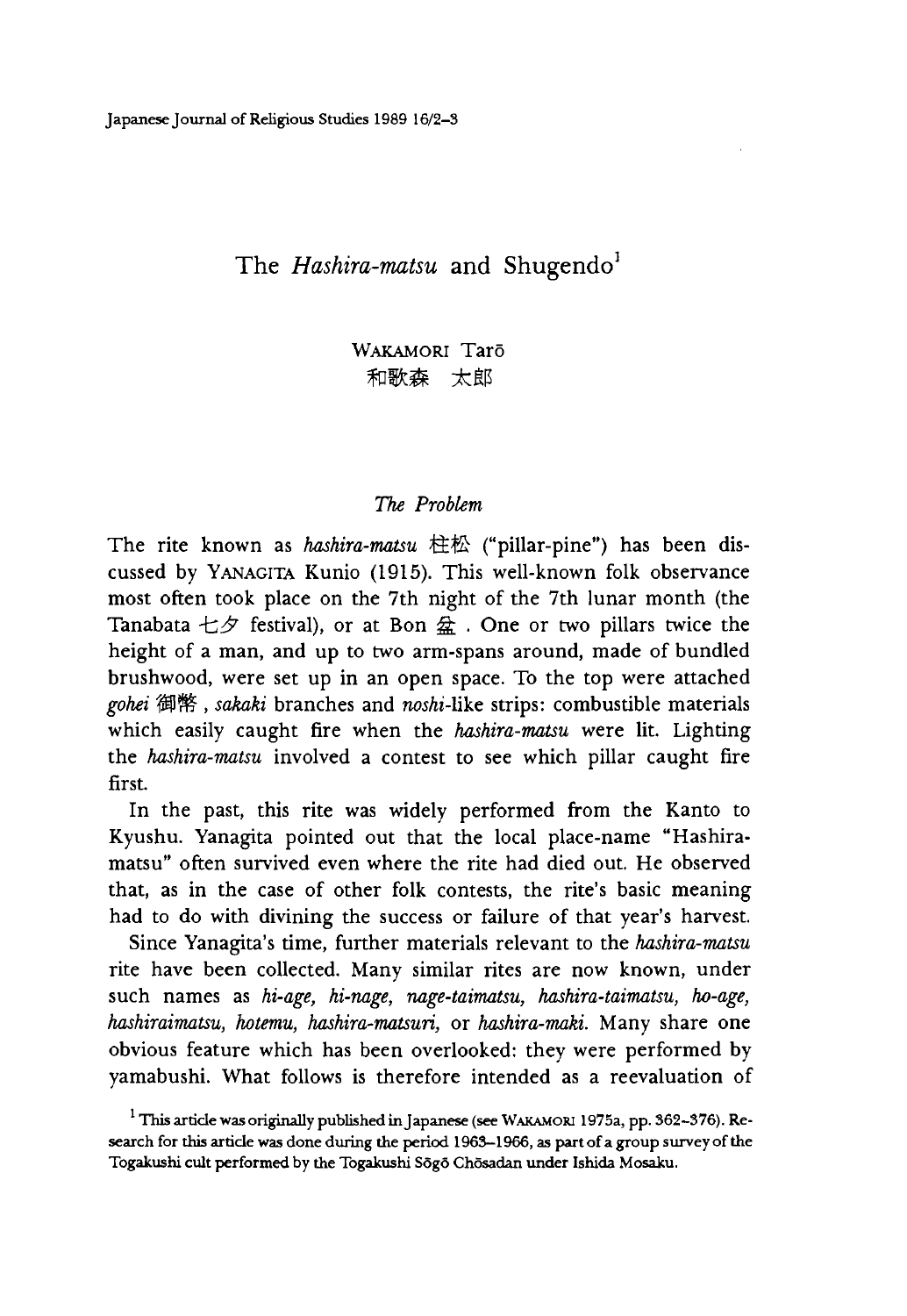the rite's meaning and evolution, and as a contribution to the history of Shugendo.

*The* hashira-matsu *and Togakushi Shugendo*

The Tendai Shugendo of Togakushi-yama 戸隠山 in Nagano-ken was based at Kenko-ji. On the subject of the *hashira-matsu* and Shugendo, Kenkō-ji ruki, preserved at the temple and dated Chōroku 2 (1458), contains the following entry:

In late summer there is also the *hashira-matsu,* which burns up all karmic sufferings due to the passions and reveals the spiritual power accumulated thanks to the practices done during the summer.

This rite was a counterpart to the spring *hana-e* 花会 ("flower assembly"〉. Indeed, the *hana-e*,which started at the Hon-in 本院 or Oku-sha 奥社 (the "inner [upper] shrine"), signified the direction of movement "from fruit to seed" 従果向因; whereas the *hashira-matsu* rite began from the Chūin 中院 or Naka-sha 中社 (the "middle shrine"), thus signifying the direction of movement "from seed to fruit" 従因至果. It is in these terms, characteristic of Shugendo, that the text stresses the importance of the rite.<sup>2</sup>

The text does not clearly describe what the *hashira-matsu* rite consisted of. However, the chapter entitled "Bettō shokui no koto" 別 当職位之事("On the office of the *bettd")* has the following entry, dated Einin 5.7 (1297):

There was an argument between the practitioners *(gydnin* 行人)and the elder monks (rōsō 老僧), concerning the *gohei* for the *hashiramatsu.* In the end, no one was designated to light them.

One glimpses here the dual structure common to many Shugendo temples in Kamakura times. At Togakushi as elsewhere, the yamabushi practitioners were distinguished from the scholar-monks. Normally, no doubt, both groups worked together in the *hashira-matsu* rite. In this instance, however, a quarrel arose, so that the *hashiramatsu* were in the end knocked down without ever having been lit at all.

<sup>2</sup> The pilgrimage from Kumano to Ōmine is known in Shugendo as going "from seed to fruit," whereas the pilgrimage from Yoshino through Omine was called "from fruit to seed." The former meant progressing, thanks to one's practice, from hell (the region furthest from enlightenment, "seed") to the buddha-realm of enlightenment ("fruit"). The latter signified movement from the buddha-realm toward hell, in order to save and enlighten sentient beings.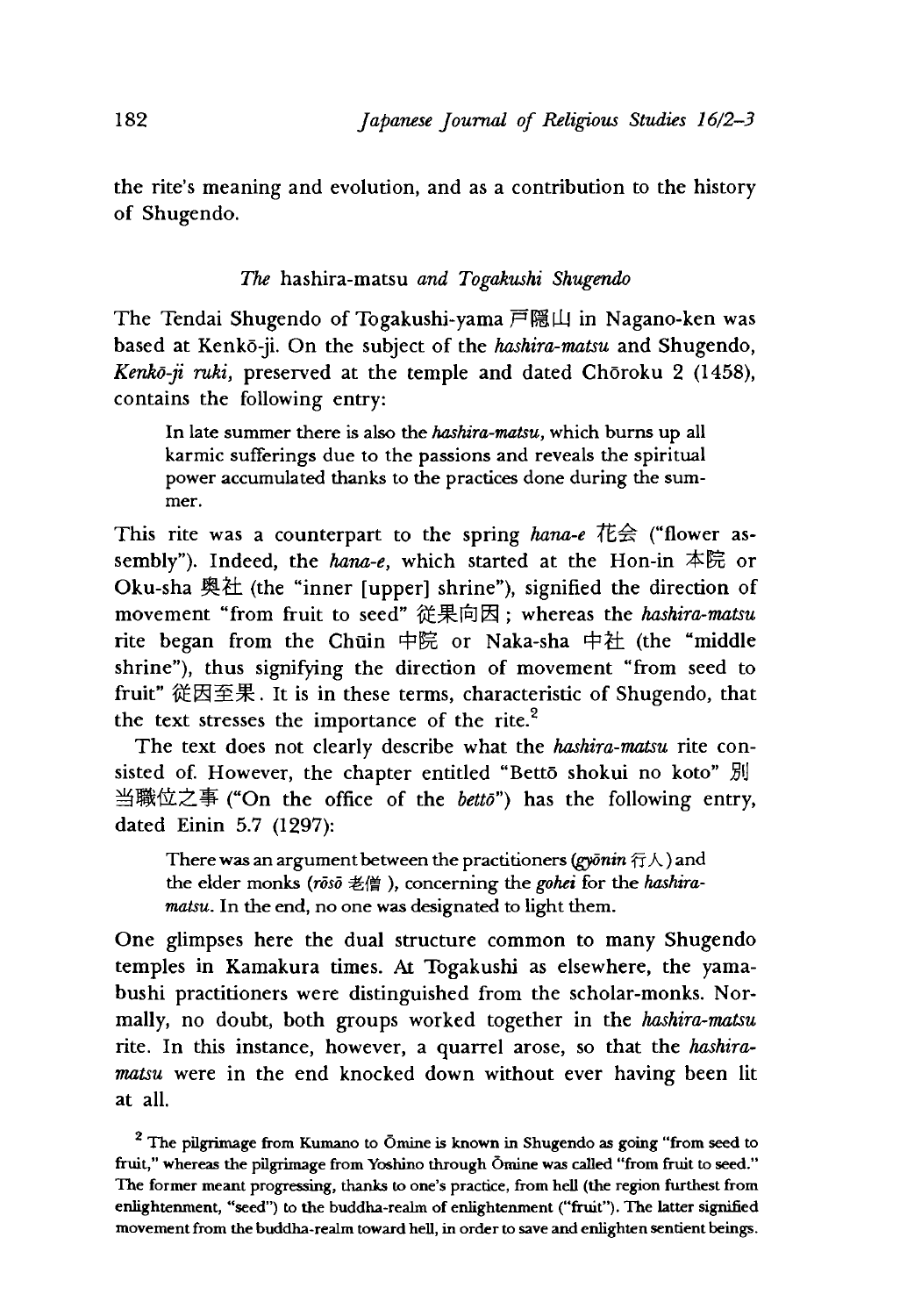The procedure according to which the *gohei* were lighted and the *hashira-matsu* at last knocked down can be seen in the rite as practiced at Hiko-san 彦山 in Kyushu. Below, I shall discuss this topic as it appears in *Htko-san sairei emaki.* For the moment, I shall only note that there occurred at Hiko-san, on the 15th day of the 2nd lunar month, a ceremony known as *hashira-matsu taoshi* ("the knocking down of the *hashira-matsu")* or *hei kiri* 幣切り("the cutting of the gohei"). A vamabushi would climb the *hashira-matsu*, set fire to the *gohei* at the point where they were attached to the pillar; then cut off the *gohei,* above the point which was now burning, with a vigorous sweep of his sword. This event marked the conclusion of the matsuri.

At Togakushi, the time when the rite was performed, and the meaning attributed to it, were quite different. Nevertheless, the information regarding Hiko-san helps to clarify the meaning of the sentence, "In the end, no one was designated to light them."

The medieval *hashira-matsu* rite is described as having been performed only "in late summer." No further detail is given. In Tenmei 4 (1784) however, Sugae Masumi (1754-1828) visited Togakushi and noted that it took place on the 7th day of the 7th lunar month. He wrote the following in his travel account, *Kumeji no hashi* (1971):

The rite *(shinji* 神事)performed on the 7th day of this, the 7th month is called *hashira-matsu.* They set up three immensely tall pillars, each of which is given the name of one of the Three Shrines [i.e., the Oku-sha, Naka-sha, and H6k6-sha宝光社 ofTogakushi]. A bundle of brushwood is affixed to the top of each pillar. The brushwood is lit, whereupon everyone quickly draws back and watches. The quality of that year's harvest, good or poor, is then divined according to the deity upon whose pillar the brushwood most quickly bursts into a full blaze. This year it was Tajikarao-no-mikoto's pillar [i.e. that of the Oku-sha] which blazed up first, suggesting that the harvest will be good.

Although this is the same *hashira-matsu* rite as the one mentioned in *Kenkō-ji ruki*, the significance attributed to the rite in each case appears to be different.

At this point, we must consider the mountain cult which became Togakushi Shugendo in the light of traditional lore about the mountain (see Wakamori 1975b). The traditional, popular conception of Togakushi arose on the one hand from the cult rendered to the mountain by those who lived on it or around its base. In this conception, the mountain was a spirit-world inhabited by such super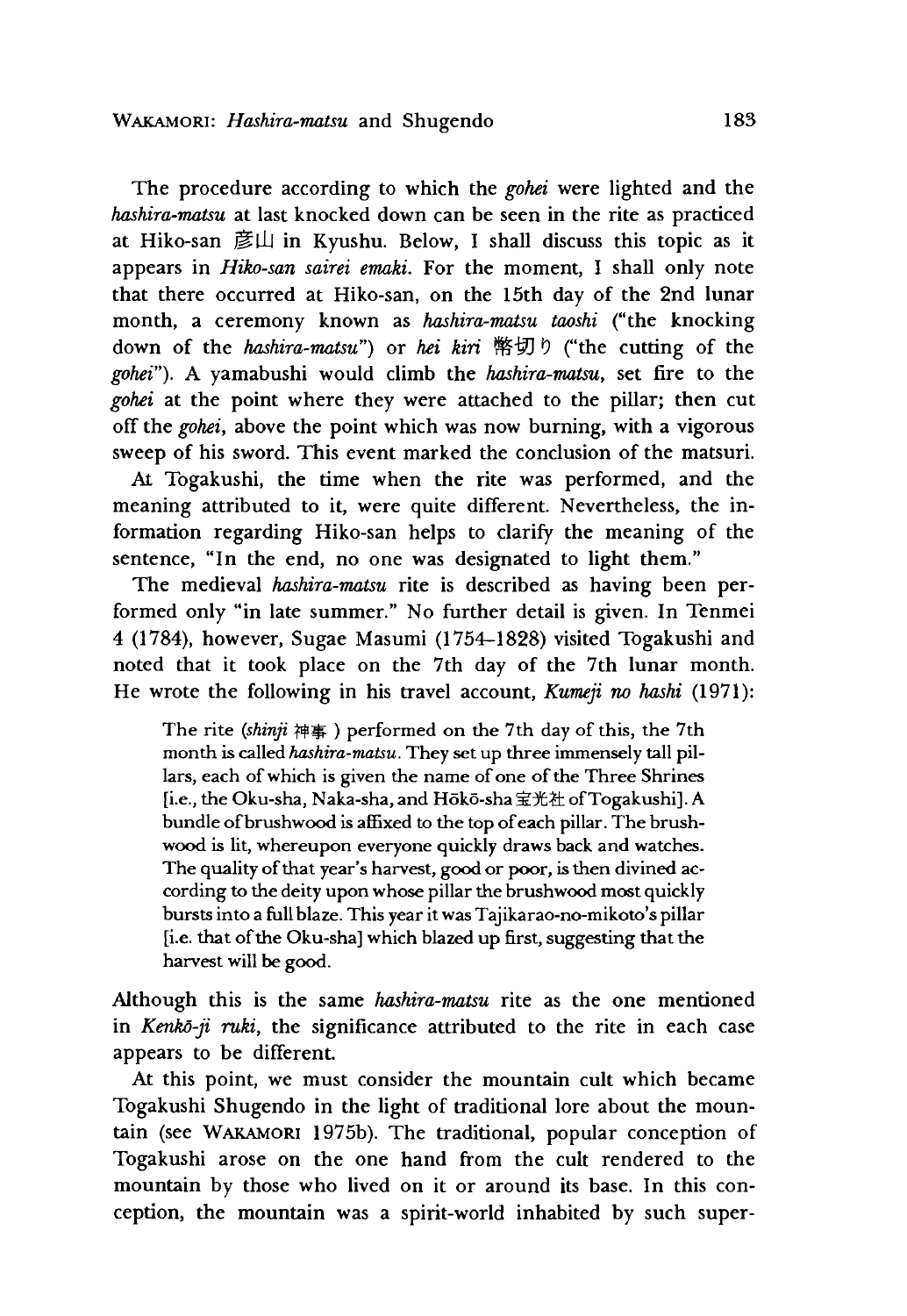natural beings as *oni* 鬼 and *yamauba* 山姥. Togakushi is the setting for the legend of the fearsome giant Daidarabotchi大座法師, and there is even a place by that name on the south side of the mountain. There were also legends about a demon-woman *(kijo* 鬼女), of the kind so well known from the noh play *Momijigari* 紅葉狩. Tenpakusan  $\overline{X}$   $\oplus$   $\stackrel{<}{\sim}$   $\land$  , a tengu-like being, was greatly feared there. Thus, Togakushi was seen as a realm where such demonic creatures roamed freely.

Another element in the popular conception of Togakushi was the idea of it held by villagers who lived within view of the mountain, yet some distance away from it Their cult had to do above all with prayers for rain. Such prayers were linked with Tane-ga-ike 種ガ池 a pond surrounded by lava rocks and situated beyond the Oku-sha, near the path to Kashiwabara 柏原. Even today, people come to Togakushi from quite far away to pray for rain. The people of the villages around Togakushi also watch the mountain for signs to guide their work in the fields.

The former kind of cult was no doubt stronger in the middle ages and the latter in the Edo period. Although we now tend to assume that agriculture-centered religion goes back to the very earliest times, it may well have been only in the Edo period that farmers began to be personally concerned about the success or failure of their crops. Perhaps this sort of concern became genuinely strong only after a large number of landowning peasants *(honbyakushō* 本百姓 ) had emerged and, through their annual taxes, developed a direct relationship with their domain lord or estate owner. Until then, it may well have been the ruling class more than anyone else who worried about the crop.

At Togakushi, belief in the demonic powers of the mountain surely appeared first. Yamabushi adepts *(kenza* 験者) were then needed to quell them. Tane-ga-ike was feared as the dwelling place of Kuzuryū 九頭竜 ("Nine-Headed Dragon"), which can be fairly described as the local deity *<jinushi-gami* 地主神)of the mountain.3 Thus, the pond was more the home of a demonic power than a place for farmers to pray for rain. Perhaps it was this belief in Kuzuryū which led to the rise of Tendai-affiliated Shugendo at Kenkō-ji and of Shingon-affiliated Shugendo at Sai-in 西院 . In general, the yamabushi appeared in answer to a need for sorcerers *(jujutsusni* 况術師)

<sup>&</sup>lt;sup>3</sup> Kenkō-ji ruki describes a confrontation between Kuzuryū and Gakumon Gyōja, the "opener" of Togakushi.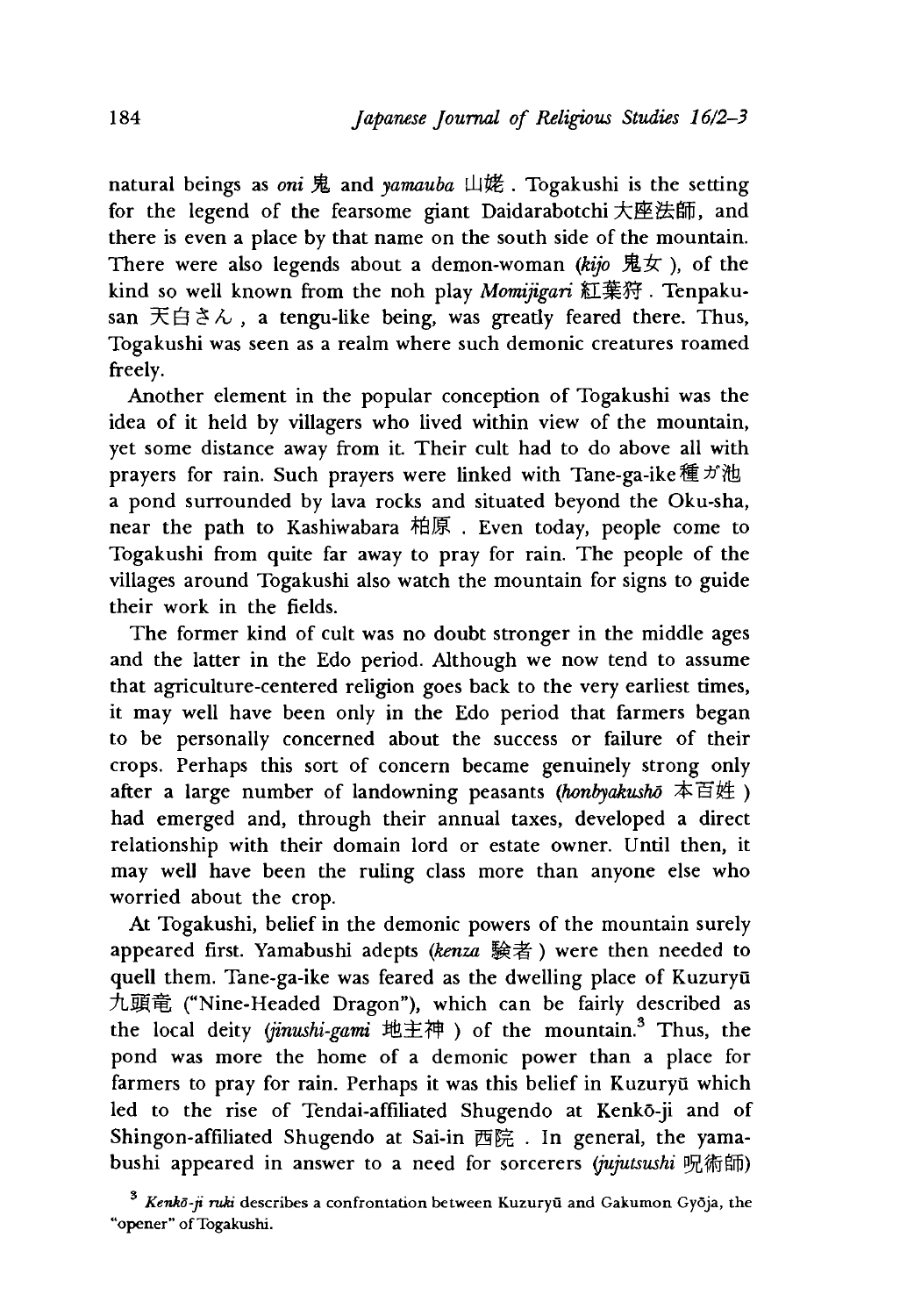to quell such powers, and they developed a body of teachings well suited to this purpose. For the yamabushi, the lighting of the *hashiramatsu* had to do with burning up karmic impediments created by the passions. For the common people, however, the rite no doubt meant burning up the demon powers which underlie the passions themselves.

# *Greeting Ancestral Spirits and Quelling Malevolent Spirits*

At the origin of this sort of interpretation is the Manto-e 万灯会 ("assembly of ten thousand lights"). The purpose of this pre-medieval rite was *zange* 懺悔 ("confession"), and the rite involved the destruction of the passions. It included the erection of *hashira-matsu.*

The Manto-e of Todai-ji, famous since the Nara period, is discussed in *Todai-ji yoroku* 東大寺要録(ca\_ 1118), kan 5,under the heading *Nenju sechie shitaku* 年中節会支度("Preparations for the seasonal festivals"). The entry is derived from a record of the Kanpyō era (889-898). Among the materials needed for the Manto-e, which was performed on the 14th day of the 12th month, it lists *"hashira-matsu* forty bundles, at a cost of two *koku."* Other kinds of fires appear to have been lit as well, and each is listed along with its cost. Thus *Todai-ji yoroku* gives us a glimpse of a great temple's *hashira-matsu* observance.

However, the *hashira-matsu* rite did not originate at Buddhist temples. Indeed, the *tachiakashi* 立ちあかし ("standing lamps") mentioned in *Sagoromo* 狭衣 *monogatari* were *hashira-matsu* in the broadest sense. One theory even has it that since the *hashira* character can also be read *tsuku*, the characters for *hashira-matsu* can also read *tsui-matsu*, which is then an archaic form of the word *taimatsu* 松明 ("torch").<sup>4</sup>

This *hashira-matsu* in the form of a huge *taimatsu* appears in *Konjaku monogatari shū (kan* 25, no. 4), which tells how a gentleman traveled from Mutsu to visit his father in Kazusa. There, "hashira*matsu* were lit here and there, since it was the last day of the ninth month and the garden was therefore dark." Such *hashira-matsu* were simply used for outdoor lighting. They consisted of pillars at the top of which a fire was lit. These thoroughly practical *hashira-matsu* were then turned to religious purposes and adopted into the regular round of annual observances at temples. Concerning their use by

<sup>4</sup> See headnote to *Konjaku monogatari,* scroll 25 no. 4; Yamada 1962, vol.4 (25), p. 371.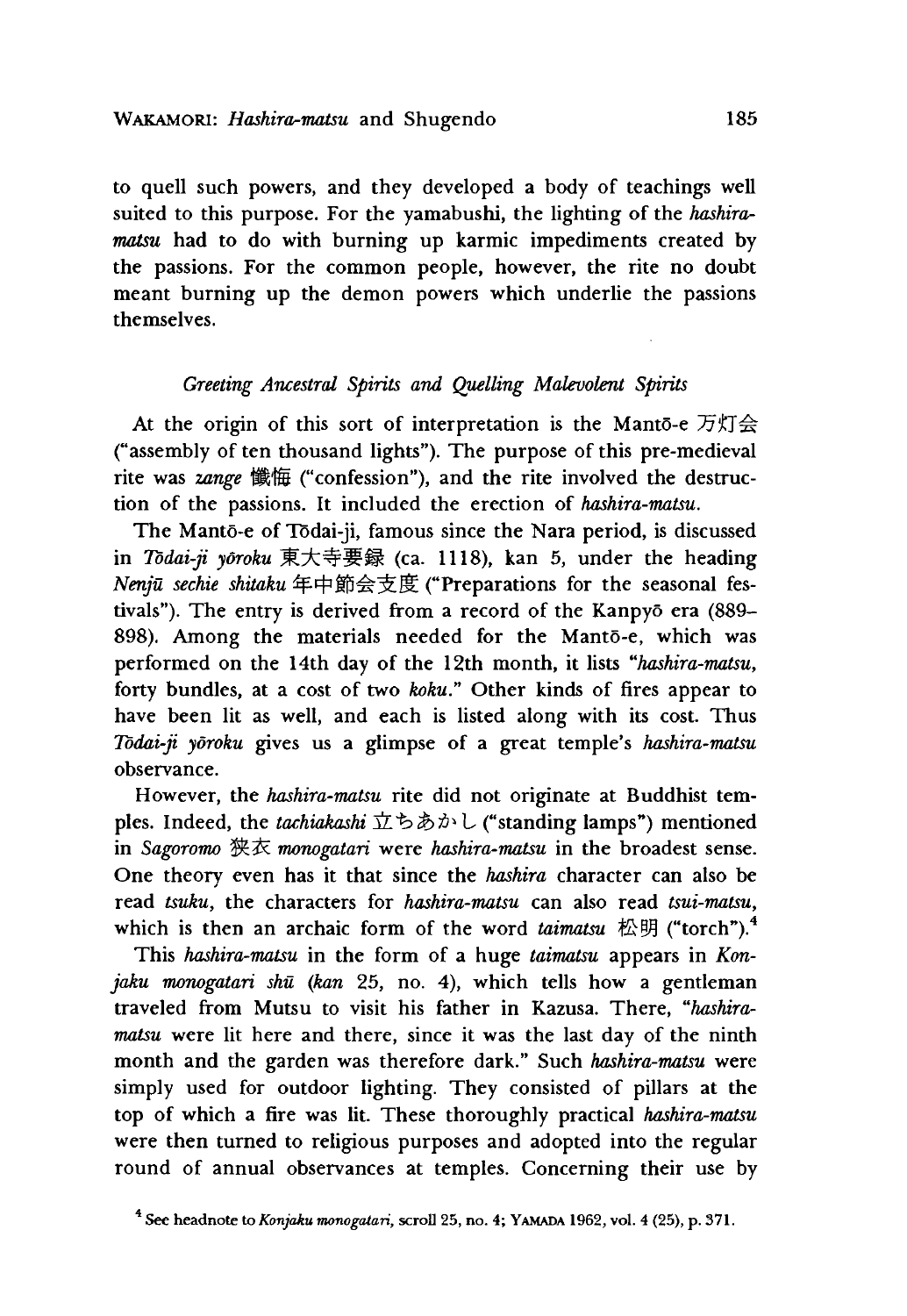yamabushi at Togakushi for the quelling of demons, in the 7th month, it is noteworthy that there already existed the custom of lighting *hashira-matsu* at Bon, to welcome the ancestral spirits *(shoryo*) 精霊). Almost all mentions of *hashira-matsu* in connection with folk practices have to do with Bon observances in the 7th month. The tall lanterns which later became associated with Bon no doubt descend from these same *hashira-matsu.* In time, folk observances turned into contests in which small *taimatsu* were tossed at the large *hashiramatsu*, but this development represents only a later transformation of the *hashira-matsu* as a sort of game.5 The original purpose of the folk *hashira-matsu* was surely to welcome and send off the ancestral spirits at Bon. Since the rite involved not only the lighting of a fire but the erection of a tall pillar, it was linked also with an ancient idea of the pillar as a vehicle *(yorimashi)* for divine beings or spirits. This made it particularly appropriate for the Bon observance.

By the time Sugae Masumi visited Togakushi, the Bon *hashira-matsu* observance had largely lost its original function and served instead to divine the quality of the harvest. Nevertheless, the date of the rite, the 7th day of the 7th month (the start of Bon) still recalls the rite's earlier significance.

Why did the yamabushi, who came forward as wonder-workers to quell demonic powers, adopt this *hashira-matsu* rite celebrated in the season of Bon? No doubt because the demonic powers who roamed the mountains were felt to be continuous with malevolent ancestral spirits (goryō 御霊, onryō 怨霊). Thus, the *hashira-matsu* rite was probably adopted in order to pacify not so much ancestral spirits in general, as those among them which had turned malevolent.

The *Nagato-bon* version of *Heike monogatari* clearly shows *hashiramatsu* being used to pacify such spirits. In the *Hashira-matsu innen no koto* 柱松因縁事(On the origins of *hashira-matsu)* and *Hanahagi Dainagon no* Ao幻花萩大糸円目事 chapters in *kan* 3, Fujiwara no Narichika 藤原成親 is exiled for a crime, then dies an untimely death before he can be pardoned. The account of the memorial rites performed for him includes a description of the *hashira-matsu* observance. The observance is explained as having originated in the *komyo-age* 光明揚げ ("raising the light") ceremony performed by a disciple of the Indian Yuien Shōnin 唯円上人 to mourn his master's death. The *hashira-matsu* rite therefore honors and pacifies the spirit of someone

<sup>5</sup> See the references to *hashiramatsUy nage-daimatsu,* and so forth in the *SSgS Nihon minzoku* goi, MINZOKUGAKU KENKYÜJO 1955-1956.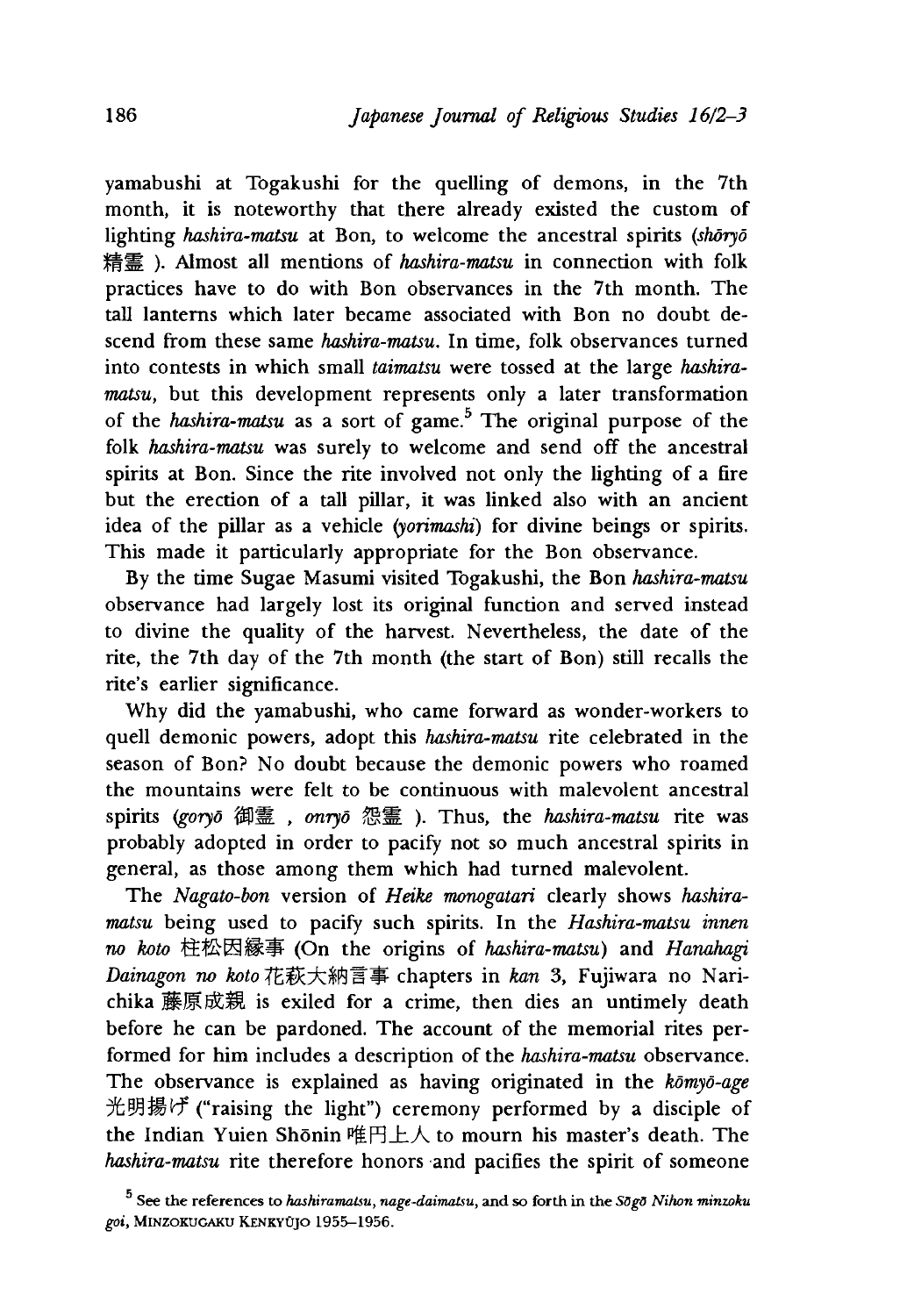who ought not to have died. The so-called *yamauba,* too, was believed to be ultimately the spirit of someone who had died an untimely death in the mountains. Thus it is natural that the *hashira-matsu* should have been used to quell such entities.

# Gen-kurabe くらべ *Contests of Power")*

Now that the *hashira-matsu* rite of Togakushi has died out, nothing further can be learned about it. $6$  Surely it had not always involved the three pillars as described by Sugae Masumi. Judging from the observation in *Kenko-ji ruki* that the rite started from the Naka-sha, a *hashira-matsu* was probably erected at each of the three halls. In the Edo period, then, the custom would have changed to lighting three *hashira-matsu* in a single spot, which allowed the rite to stress crop divination in response to the demands of the peasants of the time.

My6k6-zan妙局山 in Echigo, not far from Togakushi, is likewise a Shugendo mountain. According to *Echigo shiryaku* 越後志略, two *hashira-matsu* were erected at Sekiyama Sansha Daigongen 関山三社 大権現 ("The Triple Shrine of Sekiyama"), on the 17th day of the 6th month. Two "temporary yamabushi" (lay believers dressed up as yamabushi) were led forward by the arm, carrying tinder-boxes, by a sendatsu 先達 (a senior yamabushi). When the sendatsu released their arms, each dashed to one of the *hashira-matsu,* scrambled up and went about striking fire. Victory depended on which *hashira-matsu* blazed up first. This Myōkō-zan version of the rite is characteristic of the Edo period. Since the purely popular *hashira-matsu* almost always consisted of *nage-taimatsu* ("taimatsu-tossing") or *hi-age* ("fireraising") practices, the *hashira-matsu* of Hiko-san, Myoko-zan, and Togakushi, in which a man climbed the pillar to light the fire at its top, deserve special notice.

A *hashira-matsu* rite exactly like the one at Myoko-zan was performed in Nagano-ken at Daishō-in 大聖院, a temple associated with Shingon-affiliated Shugendo and located within the present city limits

<sup>&</sup>lt;sup>6</sup> No mention of *hashira-matsu occurs in Okunoin nenjū gyōji* or *Hōkōin nenjū gyōji*, two manuscripts roughly of the Genroku period (ca. 1700) which are owned by Togakushi Jinja. However, a "divine rite in the ancient manner" *(kohd shinji)* is listed for the seventh day of the seventh month. This probably means that the *hashira-matsu* rite, having ceased to be the property of the yamabushi and become instead a rite for the peasants, was no longer considered a "public" *(Syahe)* observance, so that only an abbreviated mention of it was given.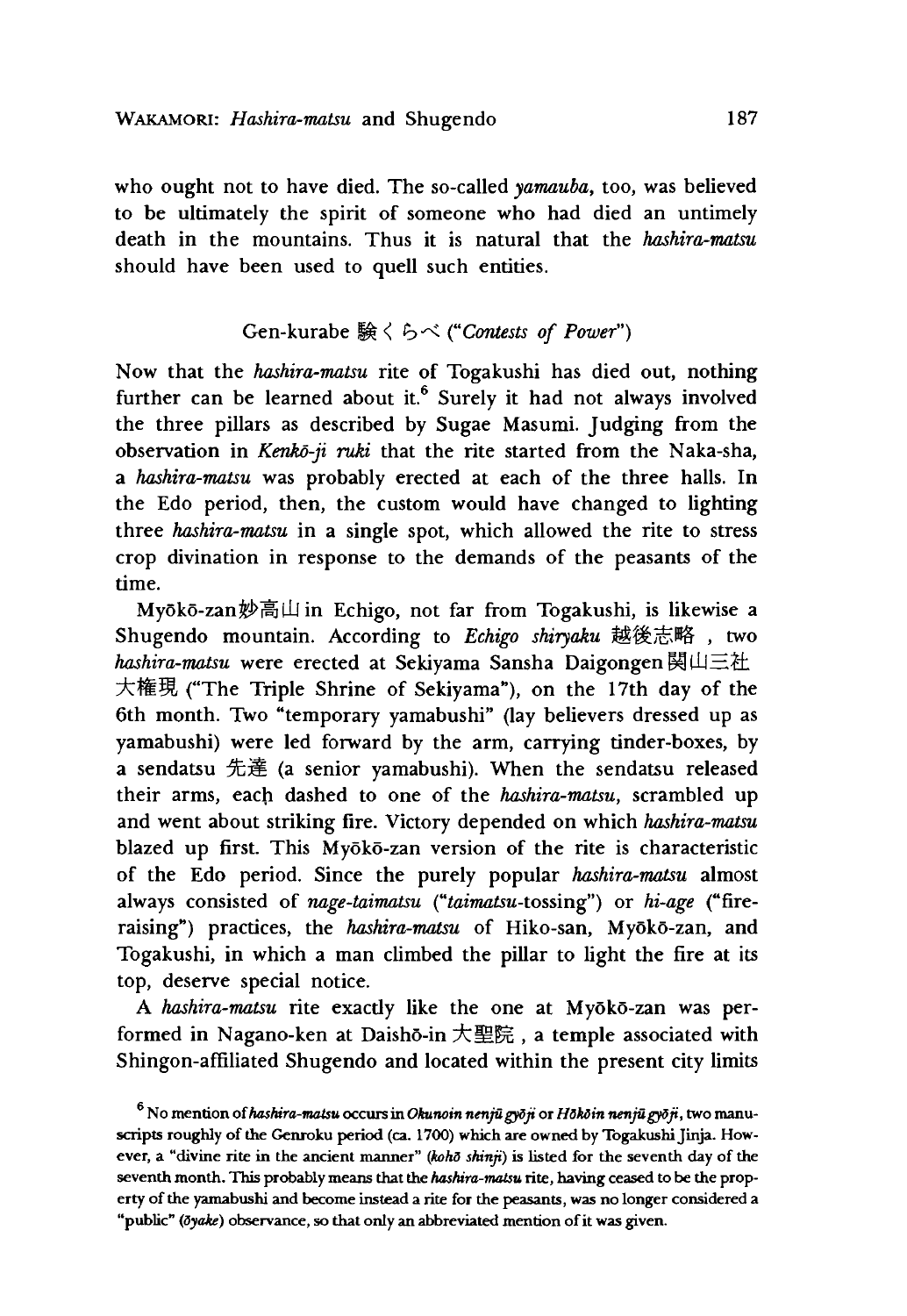of Iiyama 飯山 . The rite is still performed on July 15 at Kosuge 小菅 Jinja. Two *hashira-matsu* are erected on July 12. Godo-buraku 神尸部落,on land which formerly belonged to Daisho-in, contributes firewood; Maesaka 前坂-buraku contributes grape vines; while the two buraku of Harida 針田 and Sasada 粧田 raise the *hashira-matsu.* One of the two *hashira-matsu* is said to stand for Kosuge, and the other for all the other buraku. The Kosuge *hashira-matsu* is bound with nine strands of grape vine, while the other is bound with seven; the Kosuge *hashira-matsu* is also a little taller and thicker. Sakaki branches with *gohei* in them are set in the top of each.

Two children known as *matsu miko* 松神子 light the fires, having first been suitably purified. Actually, each *matsu miko* has an entourage of six young men who lift the *matsu miko* up and thus assist in the fire-lighting. The contest is, as usual, to see which side can first strike a fire and set its *hashira-matsu* ablaze, and the result is interpreted as predicting which side (Kosuge or the other group of buraku) will have the better harvest. At present, Kosuge and the group of other buraku no longer necessarily supply one *matsu miko* each, for both *matsu miko* may come from Kosuge alone. In the past, however, the distinction must have been carefully made. The two groups of six young men, each leading a *matsu miko* by the hand, rush toward the *hashira-matsu*, the starting signal having been given by the so-called *matsu taiko* 松太鼓*(''matsu* drummer"〉: a man wearing an extraordinary, bird-beaked tengu mask. The *matsu taiko* actually represents a yamabushi. (At other *hashira-matsu* rites elsewhere, the starting signal may be given by blowing on a conch shell, which yamabushi normally carry.) Moreover, when the *matsu miko* appear, wearing special costumes, they form a procession not only with the matsu taiko, but with the figure known as *nakadori*  $\# \times \mathcal{Y}$ , who wears an extraordinary, red-colored, *yamauba-likc* mask. The *nakadori* stops before the Kodo 講堂 of Daishoin and, facing the *hashira-matsu,* performs a *hanpei* 反聞 rite.7 The *matsu taiko* then gives the starting signal. Both *matsu taiko* and *nakadori* are derived from yamabushi figures.

Yamabushi undoubtedly once played a commanding role in the Kosuge *hashira-matsu* observance. Even today, when the whole responsibility for the rite has devolved upon the  $ujiko$   $E \rightarrow$  (traditional supporters) of the shrine, it is interesting to see that the form of

 $^7$  A *hanpei* is a secret rite of the Abe family performed in order to drive off evil spirits and invite good fortune. See MOROHASHI 1984, vol. 2, p. 1777a.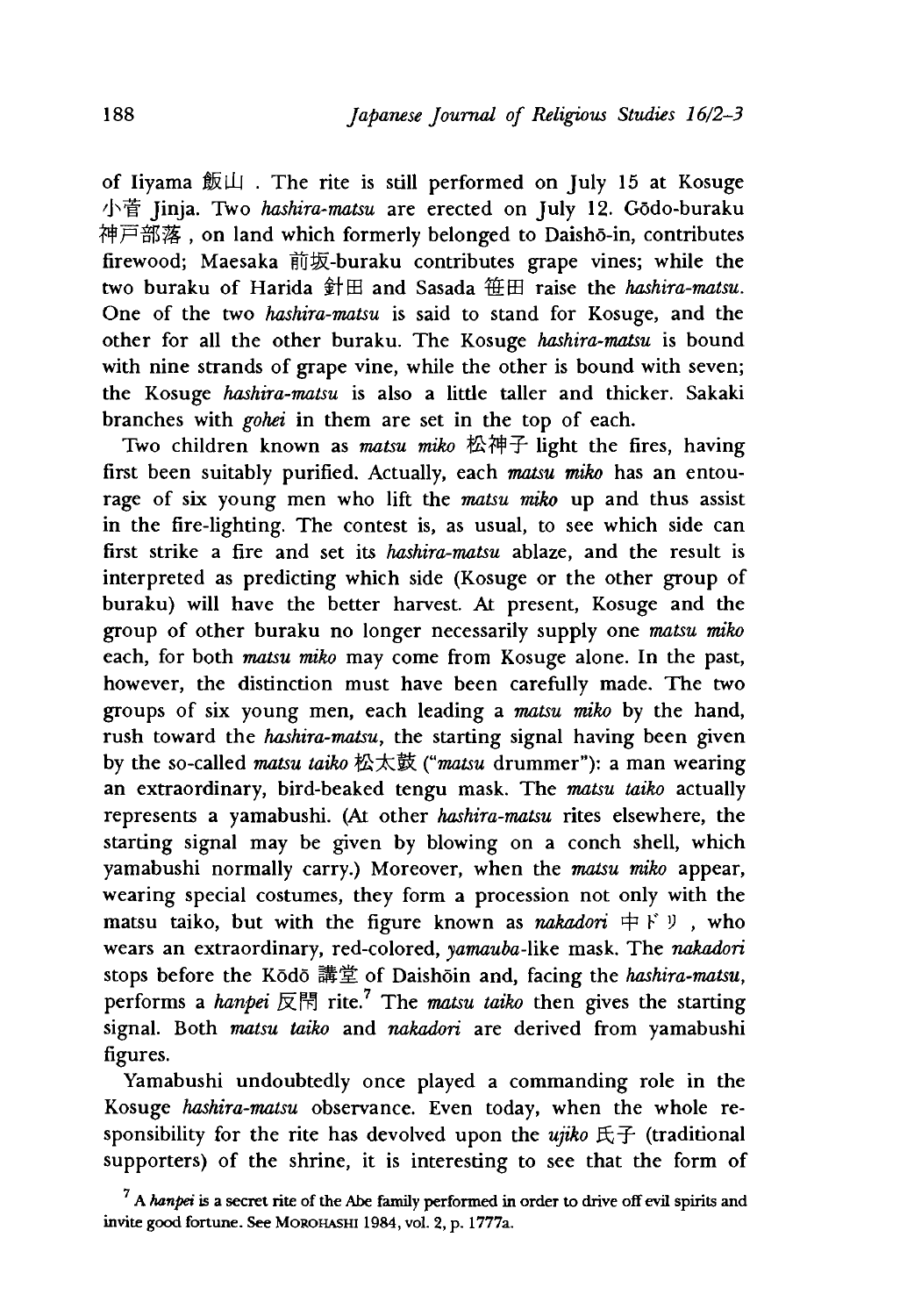climbing the pillars to light them is still preserved.<sup>8</sup> This aspect of Shugendo-related *hashira-matsu* rites may well have to do with the gen-kurabe ("contest of spiritual power") practices characteristic of Shugendo.

A *hashira-matsu* rite which takes the form of a *gen-kurabe* contest appears in the documents at Kokawa-dera (Wakayama-ken). Here, in the Muromachi period, the rite was performed on the 13th or 14th days of the 1st month. Great significance was attached to the quick and successful lighting of the fire. A relevant passage notes one such observance performed on Oei 30,1.13 (1423). It then goes on to state:

On Bunmei 9.1.14 (1476) the *saki-yamabushi* 前山伏,Kakugen-b6, spent a whole hour [in the pre-modern sense] trying to light the *hashira-matsu,* but without success. He therefore leaped back to the ground. Genkaku-bō, Kyōzō-bō and all the others of their group then came forward again, and Kyozo-bo, the *ato-yamabushi* 跡 (後 ) 山伏 scrambled up. Having successfully started a fire, he waved gohei, blew his conch shell, and came down. However, the *hashiramatsu* still failed to blaze up properly. Thereupon an anonymous message (rakusho 落書), as follows, appeared on the walls of Muryoju-in: The name Kakugen 覚眼 means "enlightened eye," but the fellow it belongs to never managed to light a fire at all. The name Kyozo 教蔵 means "keeping the Teaching locked away," and that's quite right. The fellow it belongs to will never set anything on fire with the Teaching he keeps locked up.

Thus, the *hashira-matsu* rite of Kokawadera was performed by yamabushi and included such roles as *saki-yamabushi* ("fore-yamabushi") and *ato-yamabushi* ("hind-yamabushi"). These two figures became a laughing-stock when, despite all the spiritual power they were supposed to possess, neither was able successfully to light the *hashiramatsu.* The Kokawadera documents show that the *hashira-matsu* rite of the temple had lapsed for nine years because the temple had burned down, and was revived only in the first month of Bunmei 8 (1475), after peace had been restored the previous fall. Therefore, these yamabushi had not performed the rite for many years, and their skills had presumably become rusty.

At Haguro-san, the center of the Shugendo of Dewa Sanzan, one

 $8$  The fact that this form has survived in a region where Shugendo itself has vanished has to do with the rite's significance for divining the future health of cattle and horses. Kosuge has long been an active horse-trading center, and Daishoin houses a Heian-style Bato ("Horse-Headed") Kannon.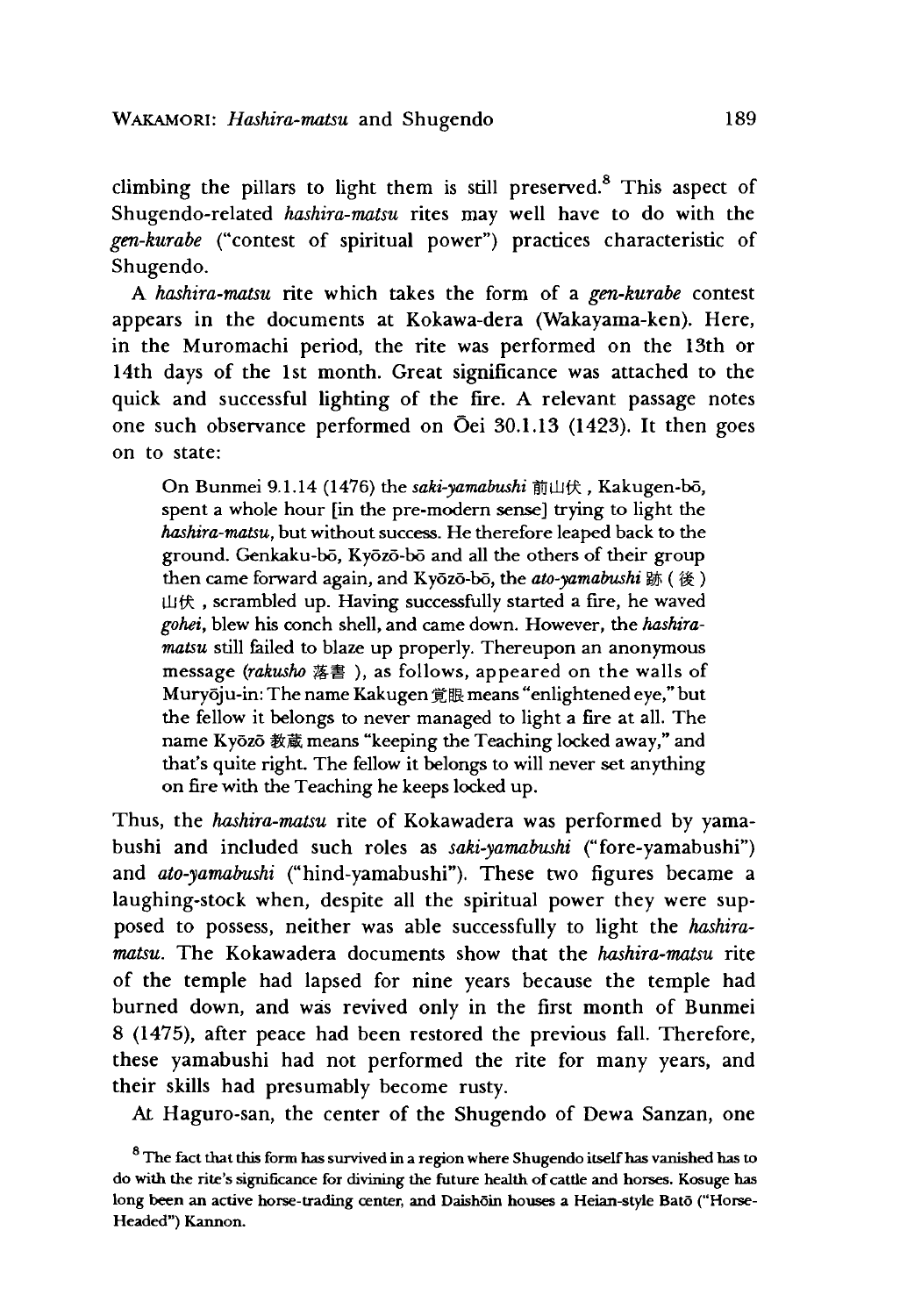finds an analogous rite performed on the last day of the year. Named not *hashira-matsu* but *matsu no reisai* 松例祭, it involves a contest from which is divined the quality of the following year's crop. The key roles are played by two yamabushi, or *matsu hijiri* 松 聖 . The rite involves setting fire to and tugging on a great heap of straw called *tsutsuga.* The outcome of the contest shows which will be greater for that year, the harvest from the sea or the harvest from the land. The observance also includes a contest over striking fire from stone and from metal. No doubt this *uchikae* 打替 *shinji* was originally a contest over lighting the *tsutsuga* itself, but it is now independent. The contestant who first succeeds in lighting the tinder wins. In all likelihood, the origin of the *matsu no reisai* was the need to quell, at the start of the year, the *tsutsuga-mushi* (a disease-causing mite) which threatened both people and crops. At any rate, the *uchikae shinji* clearly recalls the older *gen-kurabe* pattern of the yamabushi.

# Hashira-matsu *as a Fire Rite* (Saito Goma 柴灯護摩)

Just as the *matsu no reisai* of Haguro ushers in the new year, the *hashira-matsu* rite was not necessarily held only in late summer or in the season of Bon. The *hashira-matsu* observance of Kokawa-dera, in which the *gen-kurabe* element was much more important than divination, was held in the first month. In this case, the rite was obviously connected with the folk custom of sending off the deity of the old year and with greeting the deity of the new year *(toshigami* 年 神 *).*

The yamabushi of Hiko-san responded to peasant concerns in the Edo period by introducing into their own rites, which were centered on deciding the hierarchical order of the yamabushi group itself, traditional peasant prayer rituals for a good harvest *(toshigoi* 祈年*)•* Thus, they sought to attract the peasants' religious devotion. The resulting observance was the Toshigoi o-taue matsuri 祈年御田植祭 ("Rice-planting festival with prayers for a good harvest") which was performed on the 13th day of the 2nd month and which died out in the late Edo period. It began with raising *hashira-matsu.* As one learns from *Hiko-san sairei emaki* 彦山祭礼絵巻, the yamabushi settlement at Hiko-san had an observance called *shoe* 松会 ("pine assembly") which included an *o~taue matsuri.* This rice-planting rite was performed on the 13th and 14th days of the 2nd month. On the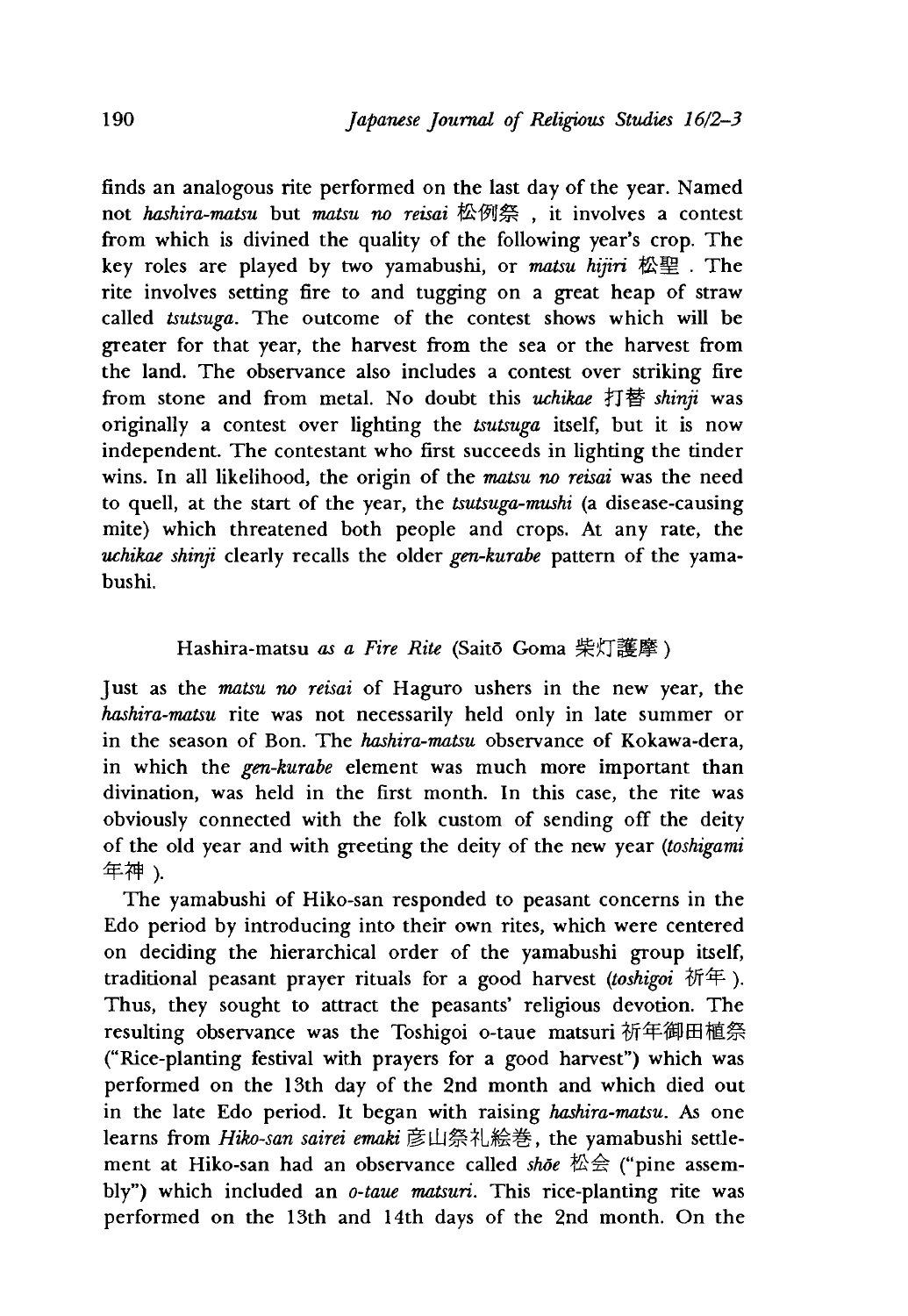13th, the whole *nagatoko-shu* 長床衆 (the yamabushi of the main temple hall) turned out, forty strong. Four leaders *(bugyo* 奉行) gave orders from the four corners of the ritual space as the *saki-yamabushi* raised a *hashira-matsu.* Once it was raised, white *gohei* were attached to its top. Thick ropes were also tied to it, stretching east and west, and secured to stakes set in the ground. This whole procedure, known as *hashira-matsu okoshi* ("the raising of the *hashira-matsu'')* constituted a prayer for a good harvest. There followed a sequence of other rites which evoked tilling and sowing the fields; the last one, known as *ii kagume shim kagume* 飯戴汁戴,involved pregnant women bearing rice and soup on their heads. When the whole rice-planting festival was over, the deity's sacred vehicle left the sacred space, and there followed a rite in which the sendatsu of the yamabushi community were appointed. Next came various other contests, including sumo, performed by the *saki-yamabushi.* When all this was over, the *nagatoko-shu* withdrew. At this point, a call was blown on a conch shell,and the *hashira-matsu* was knocked down. *Hiko-san sairei emaki* gives the following description:

] he four *saki-yamabushi* (for so those who lead the *hashira-matsu* rite are called), each bearing his own *fuda*  $\sharp$ , circle the *hashira-matsu* three times. Having done so, they cut off the *gohei.* An official then climbs to the top of the pillar. When he has finished [lighting the *gohei* with his flint], he draws his sword and cuts *the gohei* down. The senior [yamabushi] officials present then intone the *Hokke senbo* 法 花懺法 and knock the *hashira-matsu* down. With this, the rite is over. The presiding officials then leave.

This took place on the 15th day of the month. Each of the four saki-yamabushi wore around his neck a large *fuda* ("tablet") with his name on it. The "official" who climbed the pillar wore the red suzukake 鈴懸 (stole), tokin 兜巾 (cap), habaki 脛巾 (leggings), etc. of a Shugendo practitioner. If he cut off the *gohei* with a single stroke of his sword, this meant peace for the realm.

Since in this case only one *hashira-matsu* was erected, its purpose was to greet the divine spirits and to invite them to enter the pillar. Therefore, knocking down the *hashira-matsu* signified sending off the deity. It is noteworthy that cutting off the *gohei* still required a yamabushi to display a special skill.

This *hashira-matsu* rite of Hiko-san is derived from one of the most ancient forms of matsuri: that in which a divinity is called down into a pillar erected within the ritual space. However, the yamabushi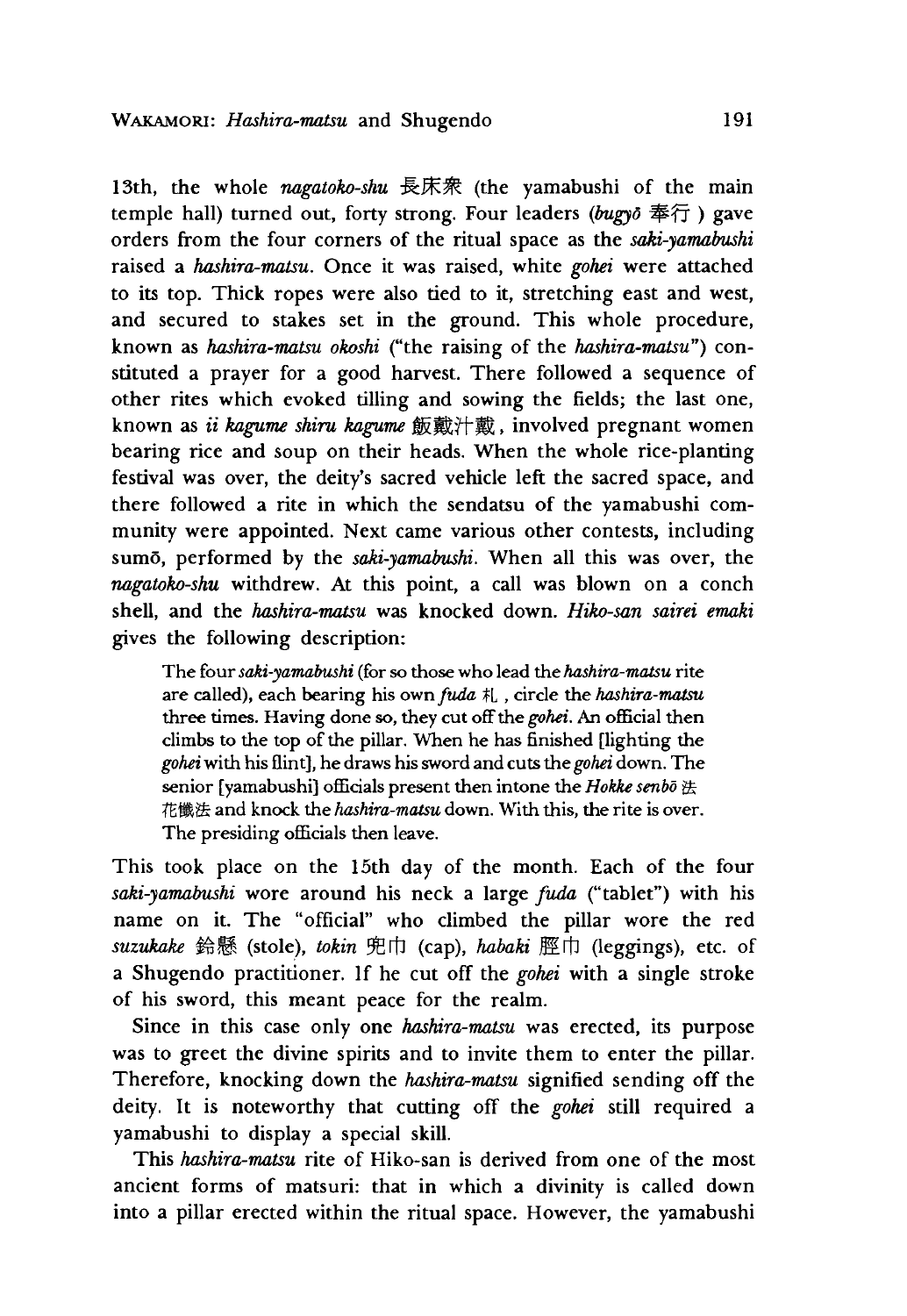involved were seeking the religious devotion of the peasants of all of northern Kyushu, so as to acquire in them a base of economic support. They therefore ended up officiating at a rice-planting festival. Originally, however, at Hiko-san as at Togakushi, the *hashiramatsu* must have had for the yamabushi a meaning peculiar to their own tradition. Analogous yamabushi rites, from an earlier period, were known as *shoe* (discussed above) or *matsu-mori* 松 盛 . These were tests which gained a yamabushi recognition for his prowess, and they involved the erection of a single *hashira-matsu.*

YANAGITA Kunio (1915) argued that the single *hashira-matsu* rite was derived from the pattern of the double or triple *hashira-matsu*, and that the harvest-divination meaning of the rite was primary. However, quite apart from the number of *hashira-matsu* involved, the simple act of setting such an object ablaze was bound to be interpreted differently by different spectators. Whatever interpretation one may give it, the *hasnira-matsu's* function in welcoming ancestral and malevolent spirits is surely fundamental, while its divination function arose, as already noted, when the peasants became more self-conscious and more concerned about their own crops. This is particularly true for the *hashira-matsu* events involving yamabushi. In such cases, the rite seems to have evolved from one which established a yamabushi's prowess, to one in which the yamabushi presided over crop-divination, and then to one in which the yamabushi functioned simply as officiants for a rite in which they otherwise participated little.

The *hashira-matsu* rite of Kashiwano 栢野 at Ayuhara-mura 鮎原付 (Tsuna-gun 津名郡) on Awaji is explained as being a *saitō goma* practice. This rite, which still survives, appears also in *Awaji no kuni* fūzoku mondō jō 淡路国風俗問答状(Bunka 10 [1813]), *Awaji-gusa* 淡 路草 (Bunsei 8 [1825]), *Miji-gusa* 味地草 (Tenpō 10 [1839]) and *Awaji no kuni meisho* zwe 淡路国名所図会(Kaei 4 [1851]). Also called *hashiramaki* 柱卷 or *hashira-taimatsu* 柱松明,it occurs during Bon, on the 16th of the 7th month, and involves a single *hashira-matsu* which is interpreted as gathering into one all the fires lit by the families of the region to welcome the ancestral spirits. A bundle of straw is tied to a long bamboo pole, then the straw is lit and applied to the top of the *hashira-matsu,* which catches fire in turn. This observance has nothing to do with divination. Instead, the object of the rite is the fire itself. In the Edo period, the rite was performed by the priests from Jizō-ji 地蔵寺, Saikō-ji 西光寺, and Ryūun-ji 竜雲寺, which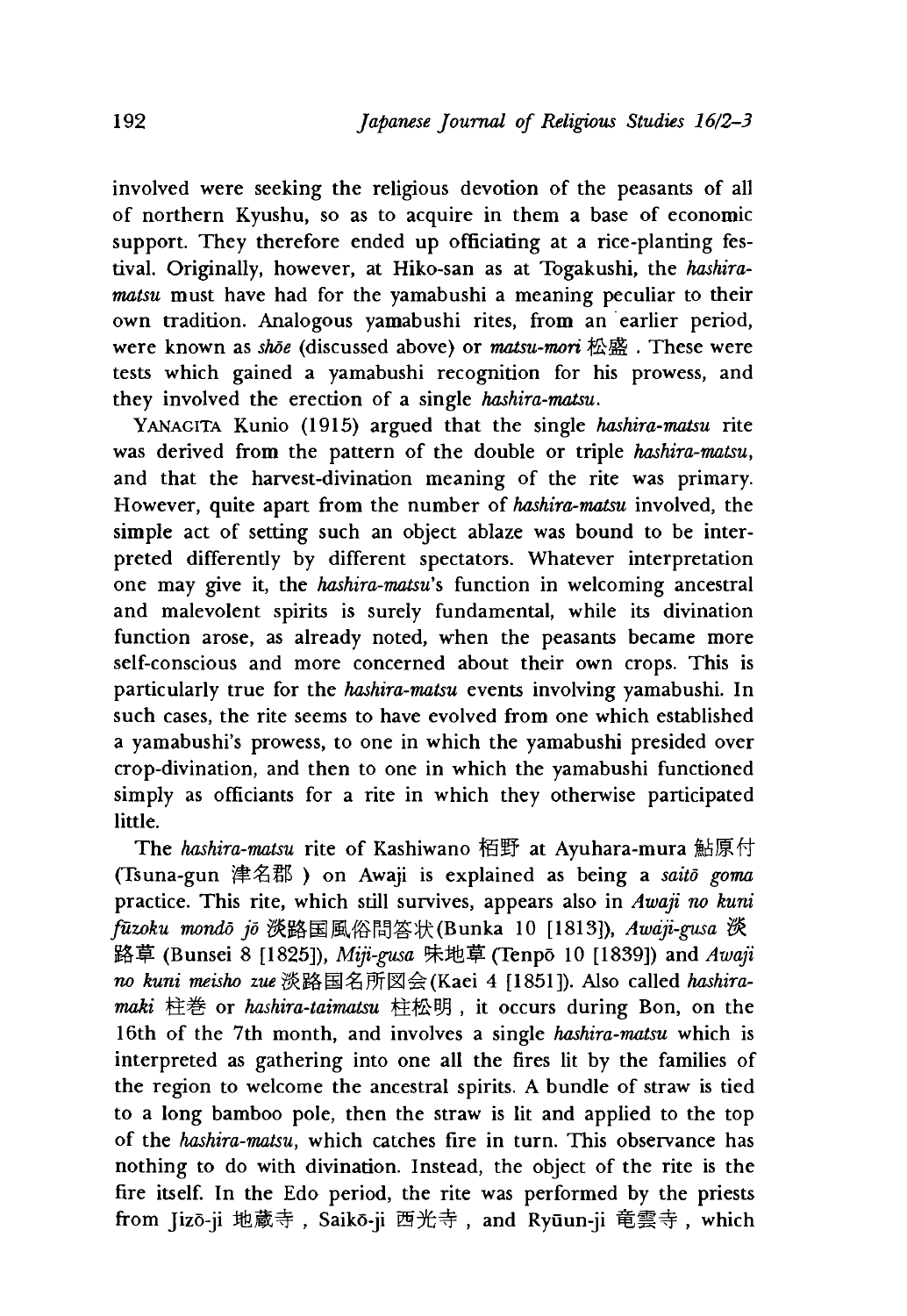became Shingon temples in Edo times. Before then, however, it must have been performed by yamabushi. This would explain why it is called *saito goma'* a term peculiar to the yamabushi tradition. And the fact that it bears this name shows that the Shugendo *hashira-matsu* had about the same meaning as the burning of *goma* sticks by the yamabushi on the *saeto* (the spot for honoring the *sae-no-kami*, the gods of the road), in order to gain or to refine spiritual power. At the origin of this observance, too, there lies the custom of greeting and sending off divine spirits at a crossroads ritual site. The *hashiramatsu* in its *hi-age* ("fire-raising") form, at least as observed on Awaji, originally was surely run by yamabushi and by Shingon monks.

#### REFERENCES

*Kenko-ji ruki*顕光寺流記

- 1970 Shinano shiryō 信濃史料, vol. 8. Nagano: Shinano Shiryō Kankōkai.
- MINZOKUGAKU KENKYŪJO 民俗学研究所, ed.
- 1955-56 Sogo Nihon minzoku goi 綜合日本民俗語彙, Tokyo: Heibonsha.
- Morohashi Tetsuji 諸橋轍次
- 1984 *Dai kanwa jiten* 大漢和辞典,13 vols. Tokyo: Daishukan Shoten (revised edition).
- Sugae Masumi 菅江真澄
- 1971 *Kumeji no hashi* 来目路の橋. In *Sugai Masumi zenshu* vol.1. Tokyo: Miraisha.
- *Todai-ji yoroku*東大寺要録.
- 1906-1909 In Zoku zoku gunsho ruijū 続続群書類従, vol. 11. Tokyo: Kokusho Kankokai.

WAKAMORI Tarō 和歌森太郎

- 1975a Hashiramatsu to shugend6柱松と修験道. In *Sangaku shukyd* no seiritsu to tenkai山岳宗教の成立と展開, Wakamori Tarō, ed. Tokyo: Meicho Shuppan, pp. 362-376.
- 1975b Togakushi no shugendo 尸隠の修験道. In *Sangaku shukyd no seintsu to tenkai,* Wakamori Taro, ed. Tokyo: Meicho Shuppan, pp. 194-240.

Yamada Yoshio 山田孝雄 et al., eds.

1962 *Konjaku monogatari shu* 今昔物語 *. Nihon hoten bungaku taikei*